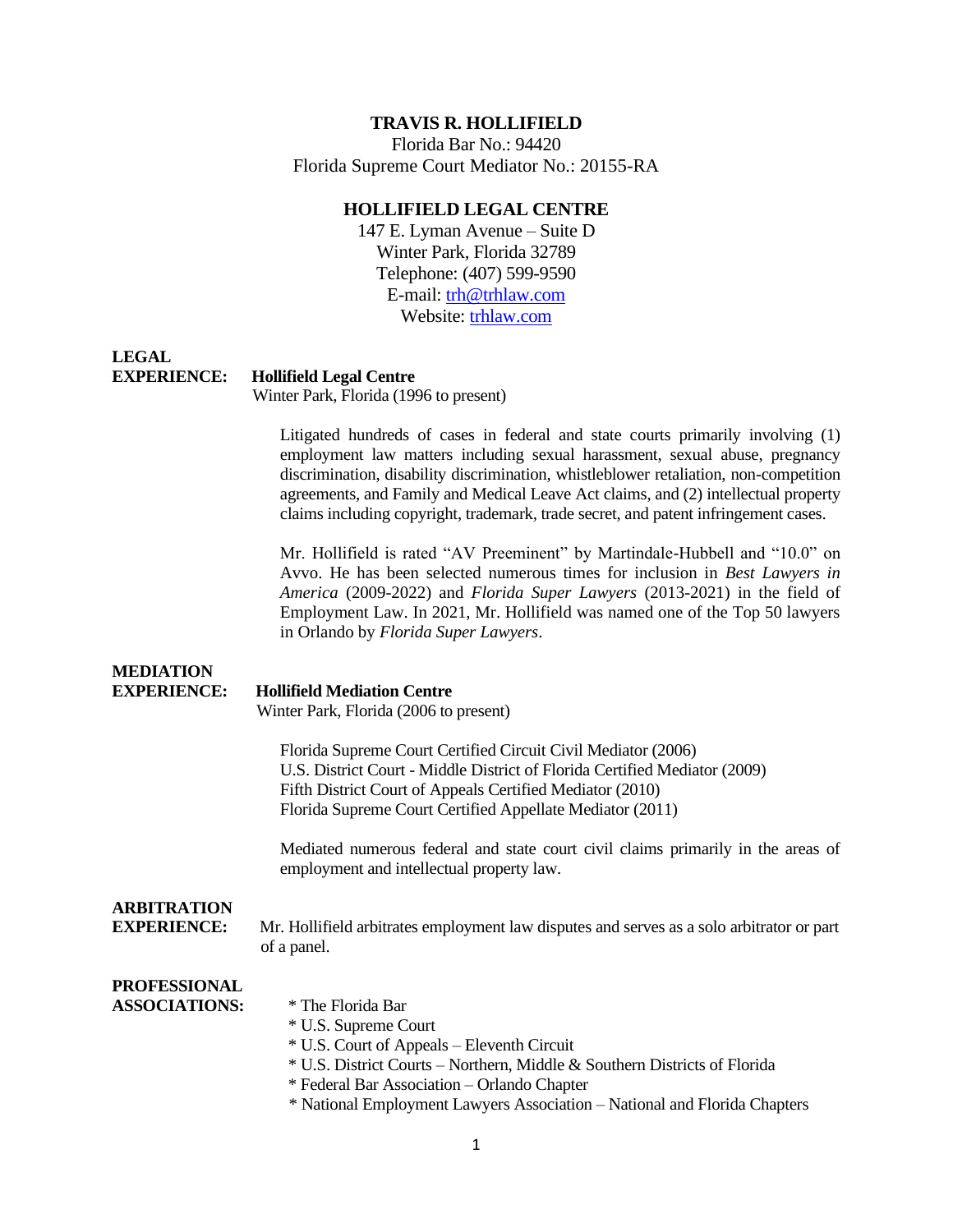|                      | * Orange County Bar Association – Labor and Employment Law Committee <sup>1</sup><br>* Orange County Bar Association – Intellectual Property Law Committee<br>* Orange County Bar Association – Appellate Practice Committee |
|----------------------|------------------------------------------------------------------------------------------------------------------------------------------------------------------------------------------------------------------------------|
|                      | * Orange County Bar Association – Alternative Dispute Resolution Committee <sup>2</sup>                                                                                                                                      |
| <b>LEGAL</b>         |                                                                                                                                                                                                                              |
| <b>EDUCATION:</b>    | Juris Doctorate (1996)                                                                                                                                                                                                       |
|                      | Nova Southeastern University                                                                                                                                                                                                 |
|                      | Fort Lauderdale, Florida                                                                                                                                                                                                     |
| Honors:              | <i>Finalist</i> - Clarence Darrow Trial Advocacy Competition (1996)                                                                                                                                                          |
|                      | <i>Book Award - Trial Advocacy (1995)</i>                                                                                                                                                                                    |
| <b>UNDERGRADUATE</b> |                                                                                                                                                                                                                              |
| <b>EDUCATION:</b>    | <b>B.A.</b> - Journalism (1991)                                                                                                                                                                                              |
|                      | University of Central Florida                                                                                                                                                                                                |

## **REPORTED CASES (Labor & Employment):<sup>3</sup>**

*Buckles v. Focus! … On Innovation, Inc.*, 2014 WL 988765 (M.D. Fla. 2014). *Buckles v. Focus! … On Innovation, Inc.*, 2014 WL 982841 (M.D. Fla. 2014). *Buckles v. Focus! … On Innovation, Inc.*, 2013 WL 5305683 (M.D. Fla. 2013).

Orlando, Florida

*Cardinale v. Southern Homes of Polk County, Inc.*, 310 Fed.Appx. 311 (11th Cir. 2009). *Cardinale v. Southern Homes of Polk County, Inc.*, 2008 WL 2199273 (M.D. Fla. 2008). *Cardinale v. Southern Homes of Polk County, Inc.*, 2008 WL 788460 (M.D. Fla. 2008).

*Carsillo v. City of Lake Worth*, 995 So.2d 1118 (Fla. 4th DCA 2008) (as *amicus curiae* for National Employment Lawyers Association – Florida Chapter) rev. denied *City of Lake Worth v. Carsillo*, 20 So.3d 848 (Fla. 2009).

*Cattafi v. Checker's Drive-In Restaurants, Inc.*, 90 So.3d 300 (Fla. 5th DCA 2012).

*Charles v. Boca Raton Regional Hospital*, 177 So.3d 620 (Fla. 4th DCA 2015).

*Coddington v. Town of Montverde*, 2012 WL 6699243 (M.D. Fla. 2012).

*Delva v. The Continental Group, Inc.*, 137 So.3d 371 (Fla. 2014).

*Flynn v. Interplan, LLC*, 2009 WL 4893146 (M.D. Fla. 2009).

*Fusco v. Victoria's Secret Stores, LLC*, 806 F.Supp.2d 1240 (M.D. Fla. 2011).

<sup>&</sup>lt;sup>1</sup> Mr. Hollifield served as the OCBA Labor and Employment Law Committee Chair for the 2003-2004 and 2015-2016 terms.

<sup>&</sup>lt;sup>2</sup> Mr. Hollifield served as the OCBA Alternative Dispute Resolution Committee Chair for the 2019-2020 term.

<sup>&</sup>lt;sup>3</sup> This section lists Mr. Hollifield's reported employment law cases from 2005 to the present in alphabetical order.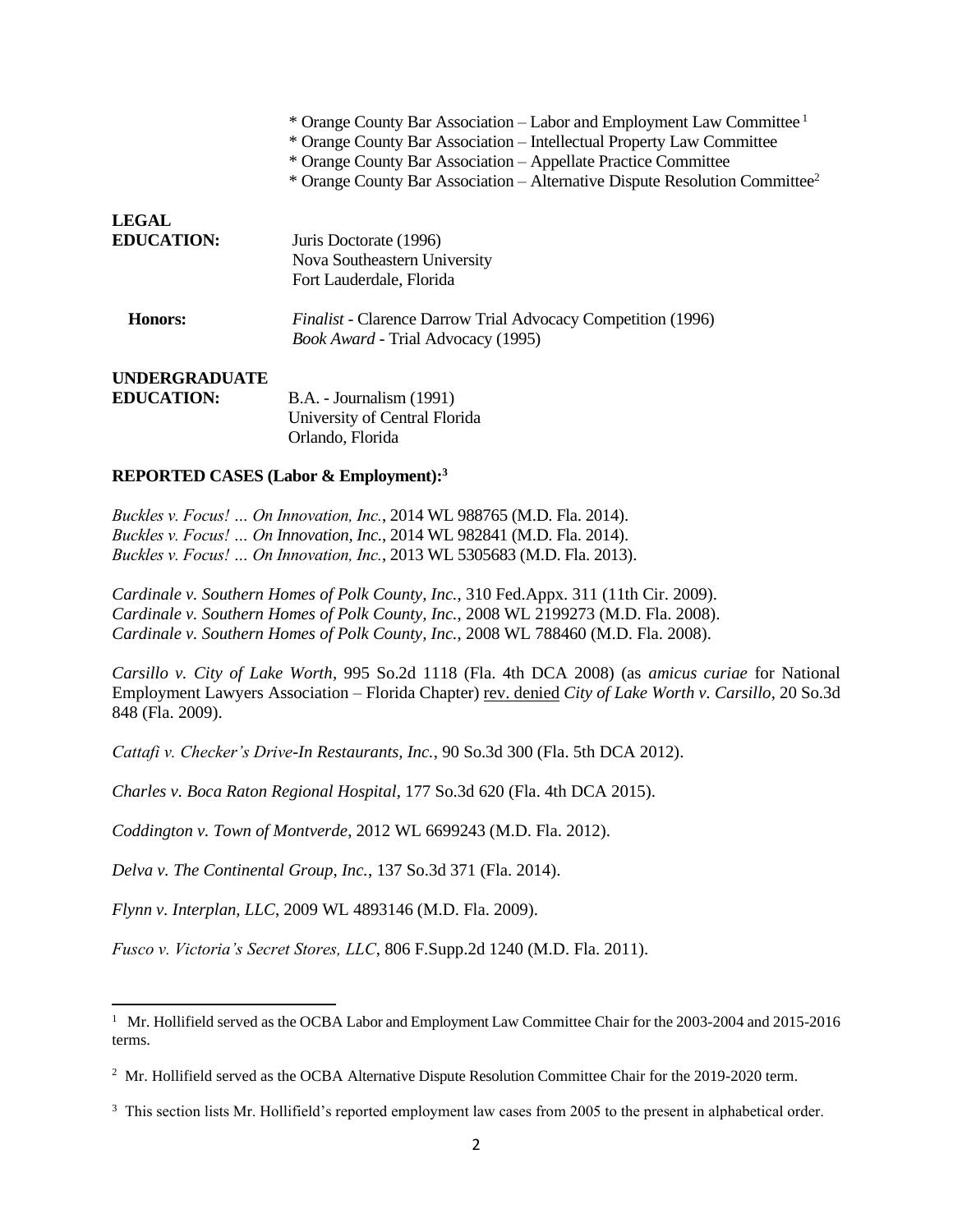*Giarolo v. Goodwill Industries of Central Florida, Inc.*, 2014 WL 3822960 (M.D. Fla. 2014) (Magistrate report & recommendation) adopted and confirmed by *Giarolo v. Goodwill Industries of Central Florida, Inc.*, 2014 WL 3827527 (M.D. Fla. 2014).

*Hopkins v. Gannett Fleming, Inc.*, 2016 WL 11565524 (M.D. Fla. 2016) (Magistrate report & recommendation) adopted and confirmed by *Hopkins v. Gannett Fleming, Inc.*, 2016 WL 11565525 (M.D. Fla. 2016).

*Johnson v. Winghouse of Sanford, LLC*, 2006 WL 1382064 (M.D. Fla. 2006).

*Kautter Wenhold Management Group, Inc. v. Campbell*, 2017 WL 4928223 (Fla.Cir.Ct. 2017).

*Khalil v. Jacobs Engineering Group, Inc.*, 2012 WL 13136835 (M.D. Fla. 2012) (Magistrate report & recommendation) adopted and confirmed by *Khalil v. Jacobs Engineering Group, Inc.*, 2012 WL 13136802 (M.D. Fla. 2012).

*Loos v. Club Paris, LLC*, 731 F.Supp.2d 1324 (M.D. Fla. 2010). *Loos v. Club Paris, LLC*, 684 F.Supp.2d 1328 (M.D. Fla. 2010). *Loos v. Club Paris, LLC*, 2009 WL 3294817 (M.D. Fla. 2009). *Loos v. Club Paris, LLC*, 2009 WL 1458040 (M.D. Fla. 2009). *Loos v. Club Paris, LLC*, 2009 WL 1046207 (M.D. Fla. 2009).

*Mason v. Wyndham Vacation Ownership, Inc.*, 2012 WL 570037 (M.D. Fla. 2012).

*Pond v. Red Lambda, Inc.*, 2020 WL 4808744 (M.D. Fla. 2020) (Magistrate report & recommendation) adopted and confirmed by *Pond v. Red Lambda, Inc.*, 2020 WL 4785449 (M.D. Fla. 2020).

*Rahilly Conley v. Northwest Florida State College*, 145 F.Supp.3d 1073 (N.D. Fla. 2015).

*Rodriguez v. Urology Cent. of Fla., LLC*, 2009 WL 2753186 (M.D. Fla. 2009).

*R.S. Elliott Specialty Supply, Inc. v. Pemoulie*, 2019 WL 384076 (Fla.Cir.Ct. 2019).

*Saphos v. Grosse Pointe Development Co., Inc.*, 2008 WL 976839 (M.D. Fla. 2008).

*Saunders v. St. Cloud 192 Pet Doc Hospital, LLC*, 224 So.3d 336 (Fla. 5th DCA 2017).

*Schettini v. American Fundraising Foundation, Inc.*, 2020 WL 7422154 (M.D. Fla. 2020) (Magistrate report & recommendation) adopted and confirmed by *Schettini v. American Fundraising Foundation, Inc.*, 2020 WL 7422155 (M.D. Fla. 2020).

*Sciacca v. Vectorworks Marine, LLC*, 2013 WL 656325 (M.D. Fla. 2013).

*Stephenson v. P.C.M.D. Management, Inc.*, 2006 WL 3422573 (Fla.Cir.Ct. 2006).

*Thomas v. Marques*, 2005 WL 8160379 (M.D. Fla. 2005).

*Truog v. Knight's Manufacturing Company*, 2016 WL 3356997 (Fla.Cir.Ct. 2016).

*Wright, A. v. Allstate Insurance Company*, 2020 WL 5757523 (M.D. Fla. 2020).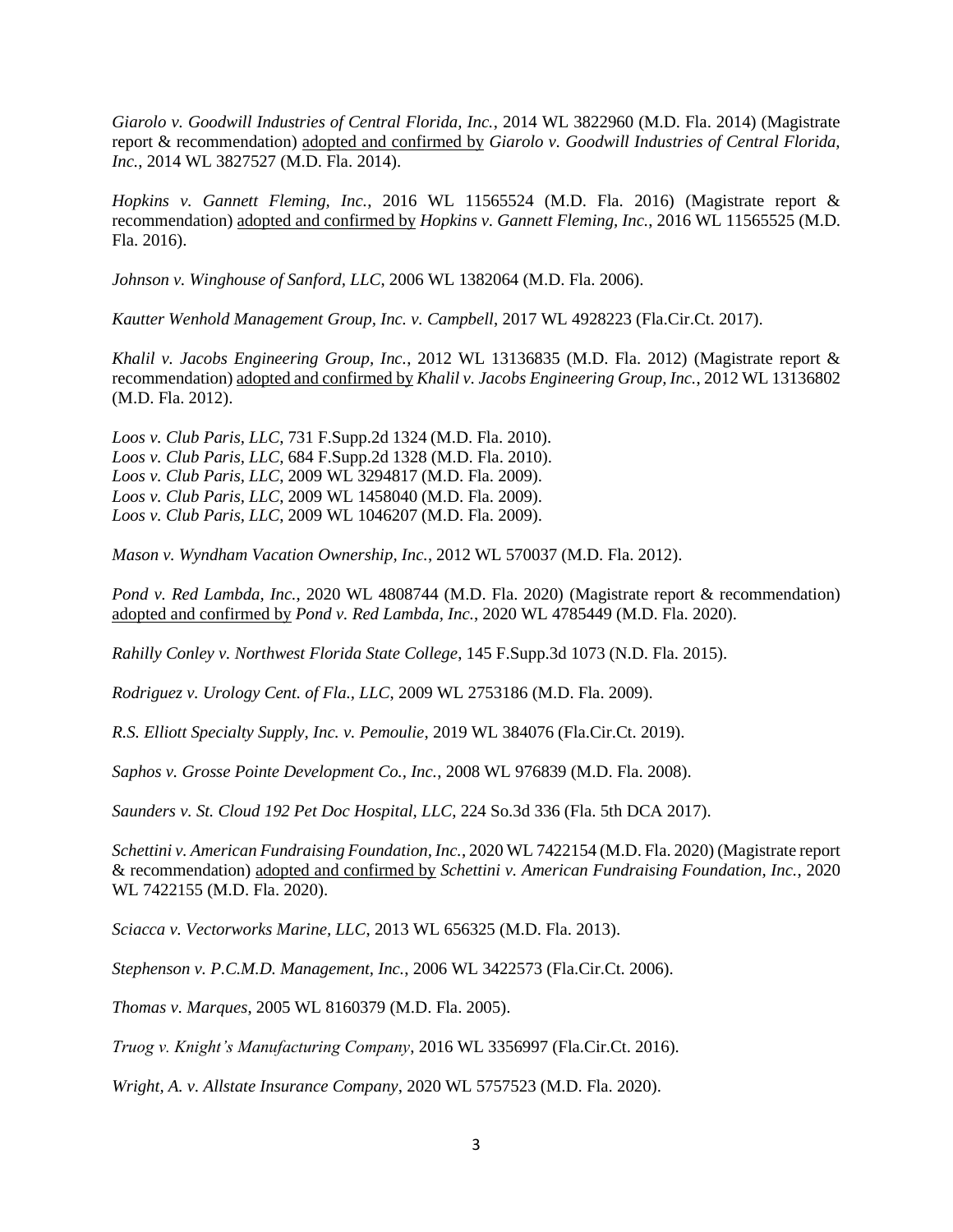*Wright, D. v. Wyndham Vacation Ownership, Inc.*, 2012 WL 3522047 (M.D. Fla. 2012).

# **REPORTED CASES (Intellectual Property):<sup>4</sup>**

*Clever Covers, Inc. v. S.W. Florida Storm Defense, LLC*, 2010 WL 1655577 (M.D. Fla. 2010). *Clever Covers, Inc. v. S.W. Florida Storm Defense, LLC*, 2010 WL 1655545 (M.D. Fla. 2010). *Clever Covers, Inc. v. S.W. Florida Storm Defense, LLC*, 554 F.Supp.2d 1303 (M.D. Fla. 2008).

*Clever Covers, Inc. v. Storm Guard, Inc.*, 2006 WL 2691759 (M.D. Fla. 2006). *Clever Covers, Inc. v. Storm Guard, Inc.*, 2006 WL 2474266 (M.D. Fla. 2006).

*Drenberg v. Focus! … On Surety, LLC*, 2013 WL 6768667 (M.D. Fla. 2013).

*Everything Divine, Inc. v. O'Quinn*, 2014 WL 3593691 (M.D. Fla. 2014). *Everything Divine, Inc. v. O'Quinn*, 2014 WL 4354435 (M.D. Fla. 2014). *Everything Divine, Inc. v. O'Quinn*, 2014 WL 4354431 (M.D. Fla. 2014). *Everything Divine, Inc. v. O'Quinn*, 2014 WL 4354430 (M.D. Fla. 2014).

*Knights Armament Co. v. Optical Systems Tech., Inc.*, 2012 WL 3932863 (M.D. Fla. 2012). *Knights Armament Co. v. Optical Systems Tech., Inc.*, 654 F.3d 1179 (11th Cir. 2011). *Knights Armament Co. v. Optical Systems Tech., Inc.*, 2010 WL 4009148 (11th Cir. 2010). *Knights Armament Co. v. Optical Systems Tech., Inc.*, 2010 WL 4008789 (11th Cir. 2010). *Knights Armament Co. v. Optical Systems Tech., Inc.*, 647 F.Supp.2d 1321 (M.D. Fla. 2009). *Knights Armament Co. v. Optical Systems Tech., Inc.*, 636 F.Supp.2d 1283 (M.D. Fla. 2009). *Knights Armament Co. v. Optical Systems Tech., Inc.*, 2009 WL 331608 (M.D. Fla. 2009). *Knights Armament Co. v. Optical Systems Tech., Inc.*, 254 F.R.D. 470 (M.D. Fla. 2008). *Knights Armament Co. v. Optical Systems Tech., Inc.*, 254 F.R.D. 463 (M.D. Fla. 2008). *Knights Armament Co. v. Optical Systems Tech., Inc.*, 568 F.Supp.2d 1369 (M.D. Fla. 2008). *Knights Armament Co. v. Optical Systems Tech., Inc.*, 2008 WL 2157108 (M.D. Fla. 2008).

*Responsible Me, Inc. v. Evenflo Co., Inc.*, 2009 WL 528247 (S.D. Fla. 2009). *Responsible Me, Inc. v. Evenflo Co., Inc.*, 2008 WL 3992329 (S.D. Fla. 2008).

*Shottland v. Harrison*, 2012 WL 2814350 (S.D. Fla. 2012).

*Systematic Home Staging, LLC v. MHM Professional Staging, LLC*, 2017 WL 4681025 (M.D. Fla. 2017).

*Third Party Verification, Inc. v. SignatureLink, Inc.*, 492 F.Supp.2d 1314 (M.D. Fla. 2007). *Third Party Verification, Inc. v. SignatureLink, Inc.*, 2007 WL 1471962 (M.D. Fla. 2007). *Third Party Verification, Inc. v. SignatureLink, Inc.*, 2007 WL 1288361 (M.D. Fla. 2007). *Third Party Verification, Inc. v. SignatureLink, Inc.*, 2006 WL 8448725 (M.D. Fla. 2006).

*Vokal, Inc. v. Nelly*, 2005 WL 2304965 (M.D. Fla. 2005).

*White Wave International Labs, Inc. v. Lohan*, 2011 WL 2669658 (M.D. Fla. 2011). *White Wave International Labs, Inc. v. Lohan*, 2010 WL 3835873 (M.D. Fla. 2010).

<sup>&</sup>lt;sup>4</sup> This section lists Mr. Hollifield's reported intellectual property law cases from 2005 to the present in alphabetical order.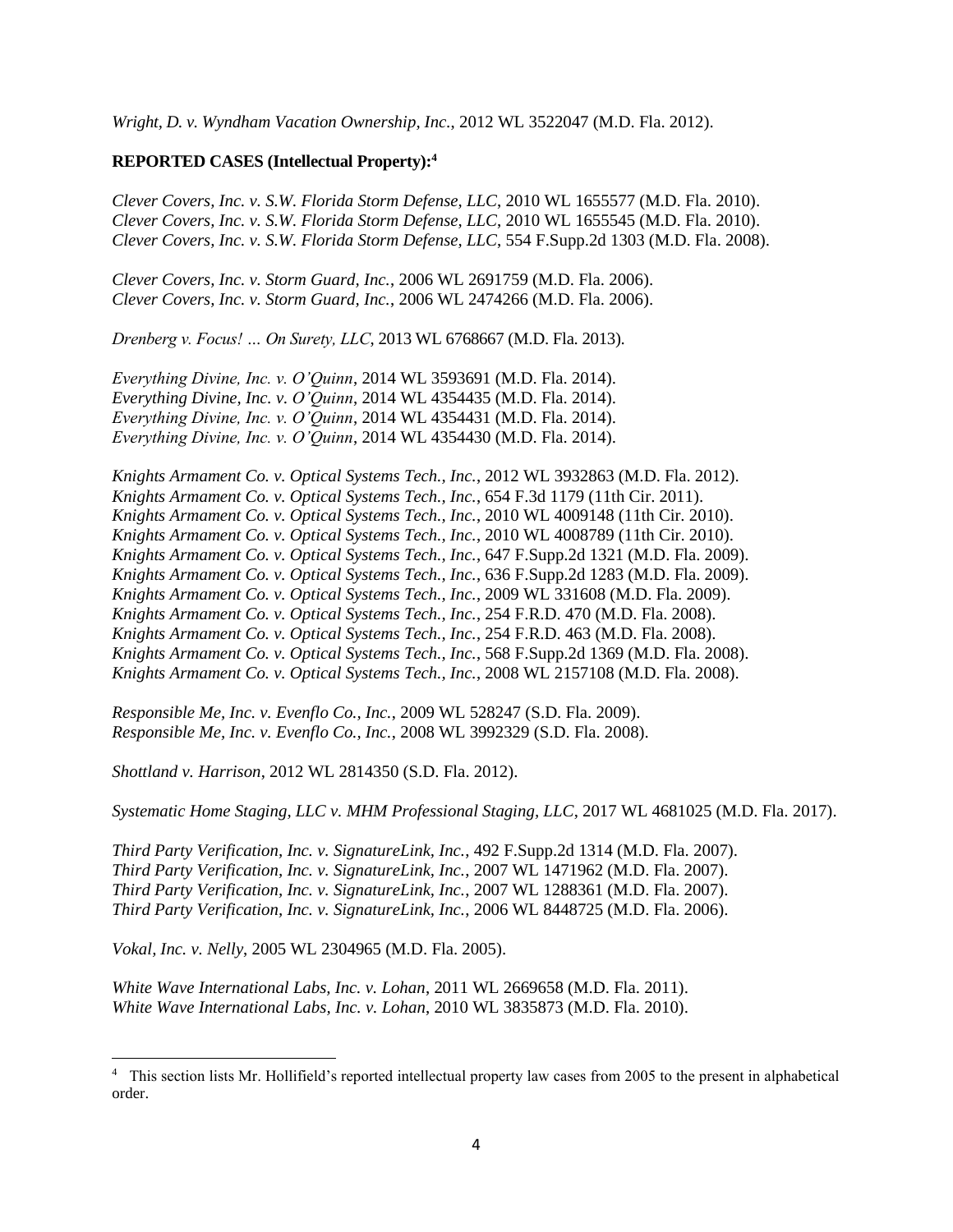# **LAW SCHOOL TEACHING POSITIONS**

| 2014 (Summer semester) | Adjunct Professor of Law – Employment Law<br>Barry University Dwayne O. Andreas School of Law<br>Orlando, Florida            |
|------------------------|------------------------------------------------------------------------------------------------------------------------------|
| 2011 (Spring semester) | Adjunct Professor of Law – Entertainment Law<br>Barry University Dwayne O. Andreas School of Law<br>Orlando, Florida         |
| 2010 (Spring semester) | Adjunct Professor of Law – Intellectual Property Law<br>Barry University Dwayne O. Andreas School of Law<br>Orlando, Florida |

# **PUBLICATIONS AND ARTICLES**

| 2021 | Preventing Re-Victimization of Sexual Harassment Victims: The Limits of Discovery<br>of Plaintiff's Intimate Past in Sexual Harassment Suits, The Florida Bar Journal -<br>Vol. 95, No. 4.                                           |
|------|--------------------------------------------------------------------------------------------------------------------------------------------------------------------------------------------------------------------------------------|
| 2017 | Integrated Employer/Enterprise Doctrine in Labor & Employment Cases, The<br>Federal Lawyer – Vol. 64, No. 10.                                                                                                                        |
| 2017 | Emerging Protections for Nursing Mothers in the Workplace, The Florida Bar Journal<br>$-$ Vol. 91, No. 5.                                                                                                                            |
| 2012 | <b>Employment Retaliation Claims See Spike in Filings, The Briefs (Orange County Bar</b><br>Association) – Vol. 80, No. 6.                                                                                                           |
| 2011 | The Pregnancy Discrimination $Act - A$ Guide for Plaintiff Employment Lawyers,<br>Williams, P. Daniel; 1 <sup>st</sup> Ed.; BNA Books (contributing author for Chapter 9, section<br>III focusing on pregnancy-related FMLA claims). |
| 2007 | Successor Liability Issues in Labor & Employment Law, The Florida Bar Journal $-$<br>Vol. 81, No. 1; quoted in <i>Hamovitz v. Santa Barbara Applied Research, Inc.</i> , 2010<br>WL 1337713 at *10 n. 32 (W.D. Pa. 2010).            |

# **PRESENTATIONS FOR CONTINUING LEGAL EDUCATION ("CLE") CREDIT<sup>5</sup> :**

Tips for Primary Dispute Resolution (a/k/a Mediation), Florida NELA Summer Conference, Bonita Springs, Florida, August 2021.

Presentation summary: Discussion of tips for preparing plaintiff clients to participate in the inevitable presuit or pre-trial mediation conference focusing particularly on how to determine the settlement value of an employment-related claim. The fundamental economic tension in employment-related mediation conferences is examined in detail.

<sup>&</sup>lt;sup>5</sup> This section summarizes Mr. Hollifield's CLE lectures from 2005 to the present in reverse chronological order.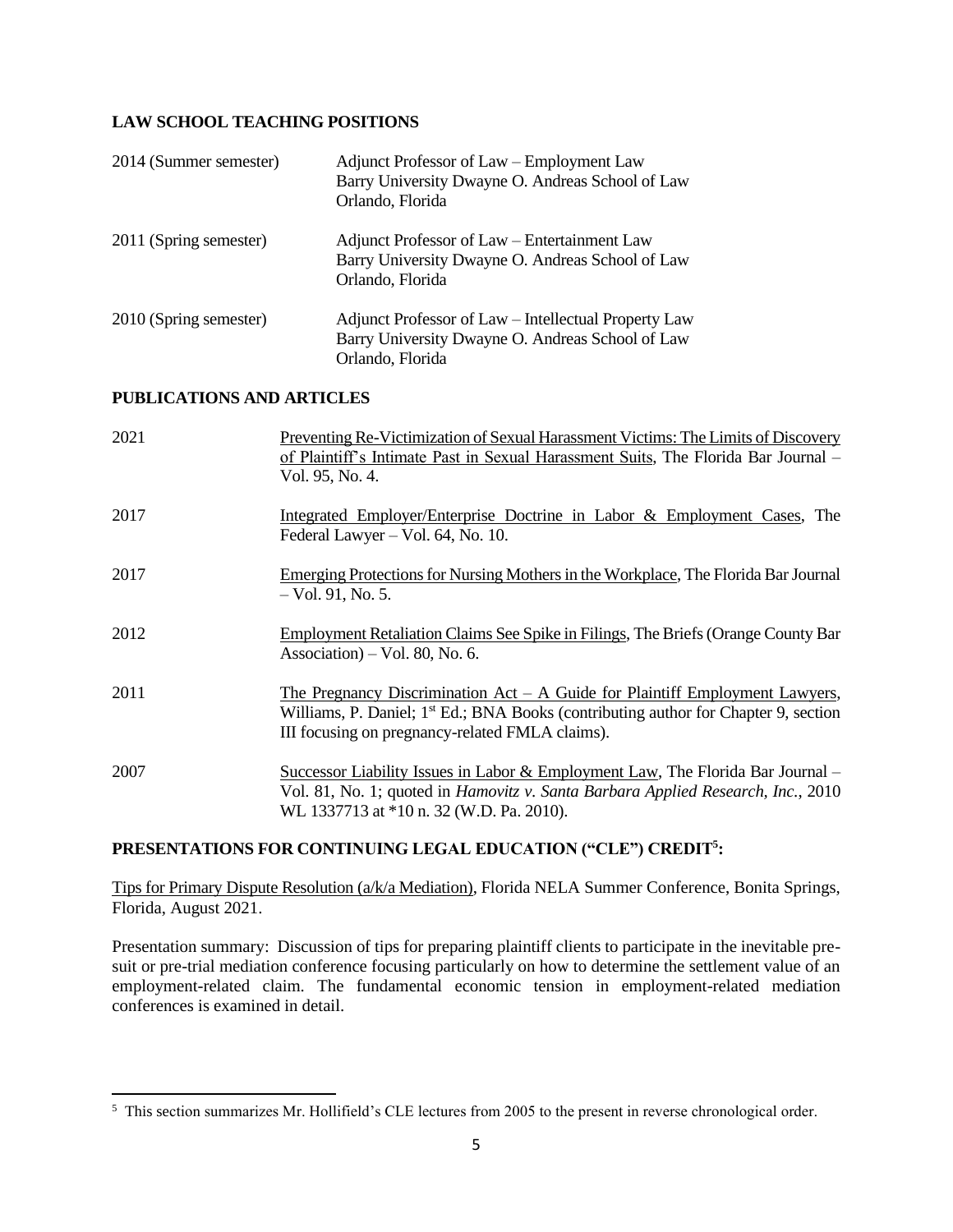The Limits of Discovery Concerning a Sexual Harassment Plaintiff's Intimate Past in the #MeToo Era, Orange County Bar Association Labor & Employment Law Conference, Orlando, Florida, September 2019.

Presentation summary: Consideration of the law regarding the scope of permissible discovery into details of a sexual harassment plaintiff's past intimate encounters outside of the workplace that gave rise to the plaintiff's claim.

Central Florida's Anti-Discrimination County Ordinances a/k/a Why Sue Under Anything Else?, Orange County Bar Association Labor & Employment Law Conference, Orlando, Florida, October 2018.

Presentation summary: Overview of local county (Orange, Volusia, and Osceola) ordinances that prohibit discrimination and retaliation in many private sector employment relationships including discussion of the protections afforded to workers thereunder.

Pleadings and Motion Practice Over Pleadings in Employment Law Cases, Florida Bar Labor & Employment Law Annual Conference, Palm Beach, Florida (co-presented by Travis Hollifield and James Craig), August 2017.

Presentation summary: Discussion of *Iqbal* and *Twombly* "facial plausibility" pleading standard in federal court, whether that standard extends to pleading affirmative or other defenses, and contrasting the standard with the requirements of state court pleading.

FMLA Basics and Beyond, Florida Bar Labor & Employment Law Annual Conference, Naples, Florida (copresented by Travis Hollifield and Chelsie Flynn), September 2016.

Presentation summary: Review of FMLA basics with additional focus on protections for pregnant and new parent workers along with discussion of the U.S. Department of Labor's 2016 publication entitled "Employer Guide to the FMLA".

State v. Federal Court – Key Differences in Practice & Procedure, Orange County Bar Association Bench Bar Conference, Orlando, Florida (moderated by Heather Meglino with panel members U.S. Magistrate Judge Tom B. Smith, Kristyne Kennedy, and Travis Hollifield), April 2016.

Presentation summary: Overview of primary differences between litigating employment cases in the state and federal court systems.

Litigating Attorney's Fees in Employment Cases, Orange County Bar Association Bench Bar Conference, Orlando, Florida (moderated by Vanessa Braga with panel members U.S. Magistrate Judge David A. Baker and Travis Hollifield), April 2016.

Presentation summary: Discussion of essential considerations courts utilize when determining the entitlement to and amount of attorney's fees to be awarded to prevailing parties in employment related cases.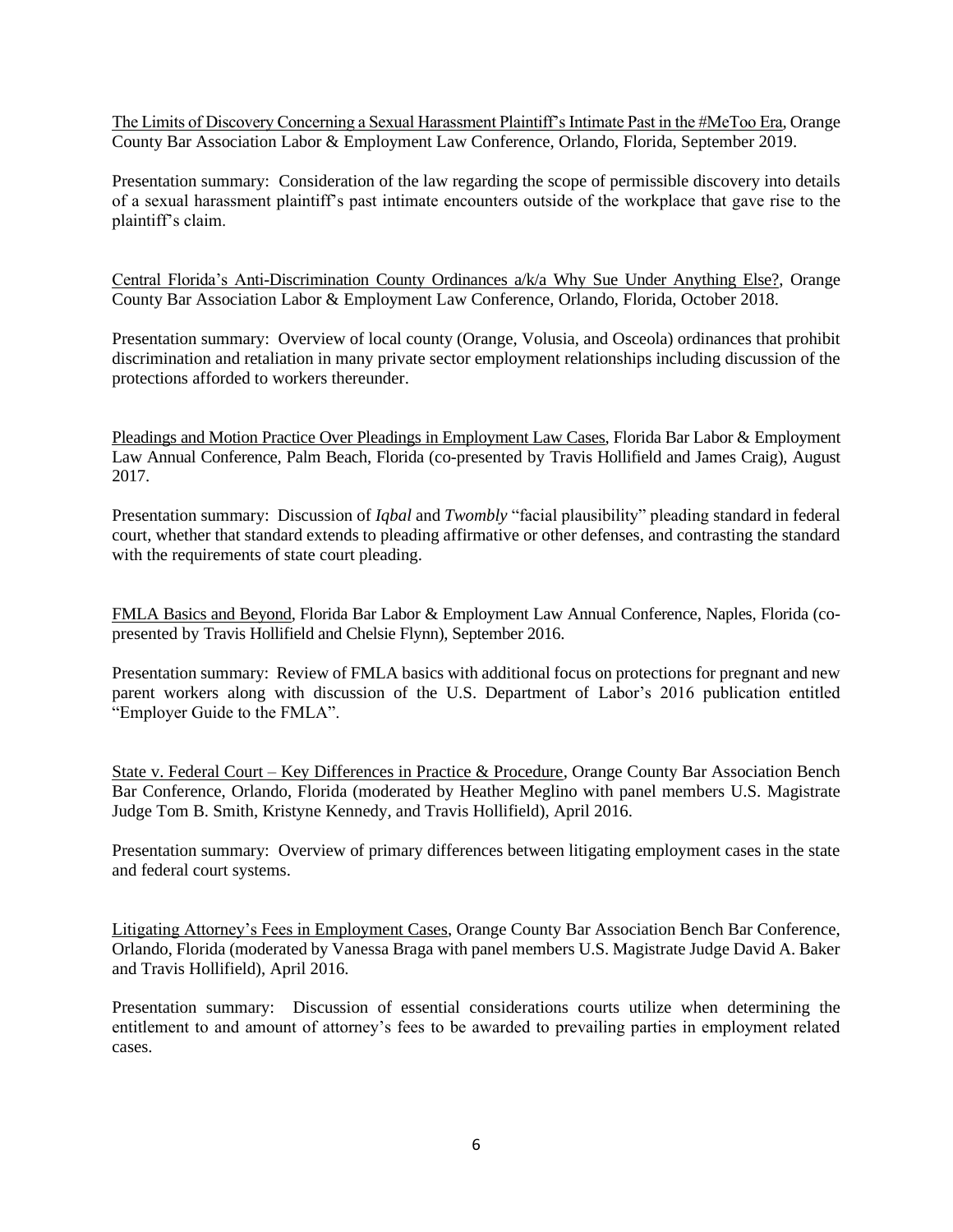The ADAAA's Interactive Process a/k/a "Ramifications for Employers Who Won't Talk." Florida NELA Summer Conference, St. Petersburg, Florida, September 2015.

Presentation summary: Consideration of U.S. Supreme Court and federal intermediate appellate court cases discussing the respective expectations of employers and employees, pursuant to the ADAAA and its regulatory scheme, to engage in an "interactive process" to ascertain whether a reasonable accommodation exists to assist a disabled employee to maintain employment that is not an undue hardship on the employer's operations.

The Manager Rule (Protection of HR and Other Managers from Retaliation) a/k/a "Kill the Messenger? Sure, Go Ahead.", Florida NELA Summer Conference, Naples, Florida, August 2014.

Presentation summary: Consideration of federal intermediate appellate court cases holding that the federal common law "Manager Rule" bars federal and state retaliation claims litigated in federal court when employees in management positions either (1) do not "step outside" their ordinary management duties to oppose unlawful activity of their employer or advocate on behalf of themselves or other employees concerning legal rights protected by employment retaliation statutes (i.e.; failing to "go far enough" with their objections) or (2) "go too far" in their advocacy by either advocating in an objectionable manner (from the employer's perspective) or in favor of rights not protected by the relevant statutes. A "Manager Balancing Test" is proposed as an alternative to the "Manager Rule."

Employment Retaliation Overview, Orange County Bar Association Bench Bar Conference, Orlando, Florida (presented and moderated by Travis Hollifield with panel members U.S. District Judge Roy B. Dalton, Jr., U.S. Magistrate Judge Karla R. Spaulding, and David A. Spalter), April 2014.

Presentation summary: Overview of U.S. Supreme Court cases interpreting the anti-retaliation provisions of Title VII of the Civil Rights Act and the Fair Labor Standards Act.

Employer Successor Liability in Asset Sales: Exclusion Provisions Are No Shield, Strafford Publications National Webinar (co-presented by Travis Hollifield, Michael Collins, and Joshua Davis), December 2013.

Presentation summary: Discussion of the law of successor liability which concerns whether a successor corporation or entity can be liable for employment-related discrimination, harassment, or retaliation of a previous company which differs significantly from successor liability in other legal and factual contexts.

Pregnancy Discrimination Update, Florida NELA Summer Conference, Naples, Florida (co-presented by Travis Hollifield and Dan Williams), August 2013.

Presentation summary: Update on new developments in Florida appellate jurisprudence concerning whether pregnancy discrimination is prohibited as a form of sex discrimination under the Florida Civil Rights Act. Specific focus is on arguments made in the *Delva v. The Continental Group, Inc.* appeal being considered by the Florida Supreme Court.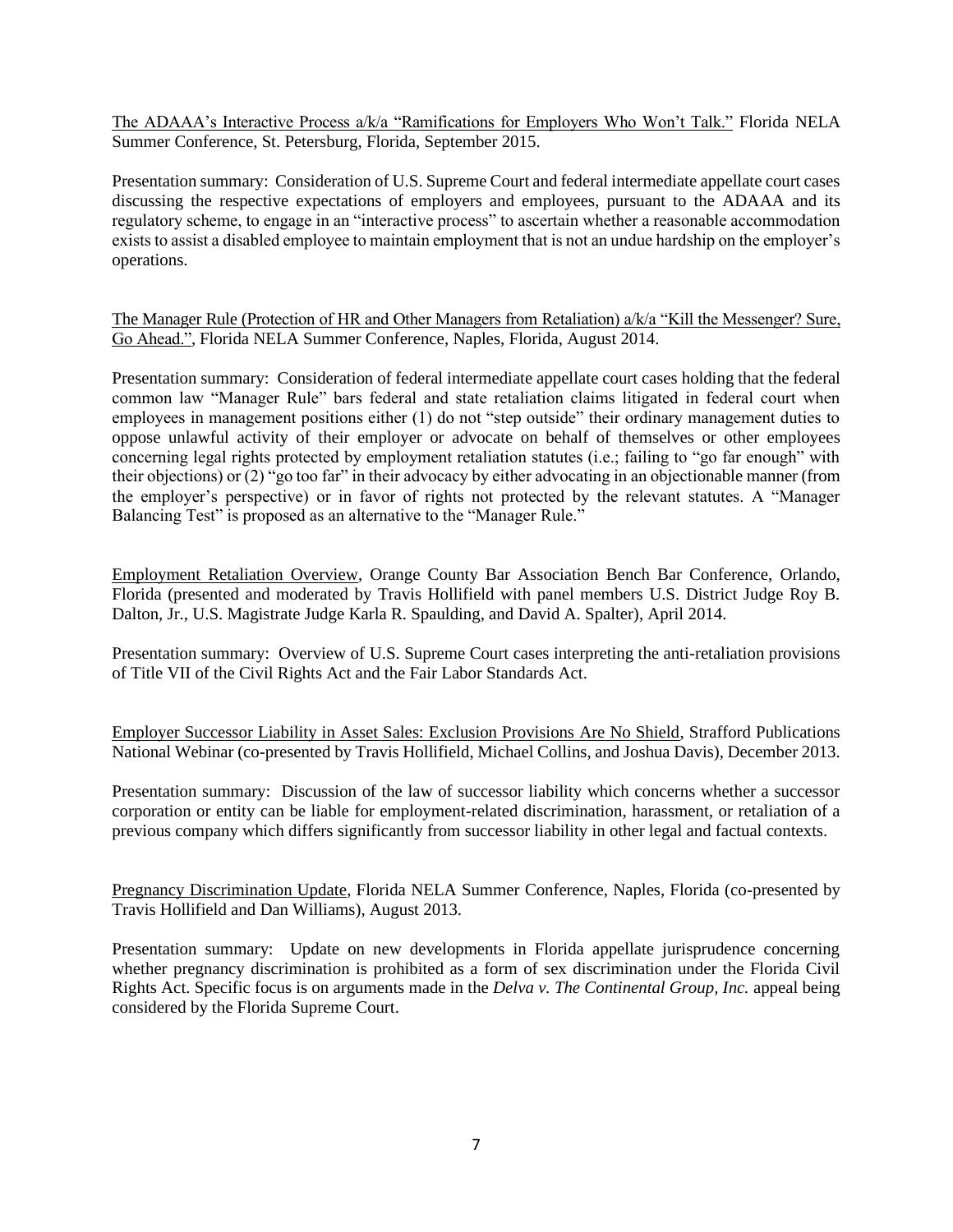Pregnancy Discrimination under the Florida Civil Rights Act, Orange County Bar Association Labor & Employment Law Conference, Orlando, Florida, November 2012.

Presentation summary: Update on new developments in Florida appellate jurisprudence concerning whether pregnancy discrimination is prohibited as a form of sex discrimination under the Florida Civil Rights Act.

Pending Legislation on Wage Theft in Florida, Orange County Bar Association Labor & Employment Law Conference, Orlando, Florida, February 2012.

Presentation summary: Consideration of pending Florida legislation regarding wage theft which may go into effect July 1, 2012. Comparison of possible new statute's essential rights and obligations with those existing under Florida common law, the Florida Constitution, the federal Fair Labor Standards Act, and the Miami-Dade Wage Theft Ordinance.

Jury Instructions in Employment Cases, Florida NELA Winter Conference, Orlando, Florida (co-presented by Travis Hollifield, Craig Berman, and The Honorable Robin Rosenberg), February 2011.

Presentation summary: The current state of the law on employment law jury instructions and strategies for preparing jury instructions. Special focus is given to jury instructions where federal and state claims are commingled in the same lawsuit and a discussion of cases where federal courts have elected to refrain from exercising supplemental jurisdiction over state claims to avoid jury confusion.

Successor Liability in Labor and Employment Cases, Orange County Bar Association Labor & Employment Law Conference, Orlando, Florida, February 2011.

Presentation summary: Updated review of the law of successor liability which concerns whether a successor corporation or entity can be liable for discrimination, harassment, or retaliation of a previous company which differs significantly from successor liability in other legal and factual contexts. Special focus is given to the applicability of the doctrine in bankruptcy and other court-approved asset sale settings (i.e.; UCC).

Res Judicata and Claims Preclusion - Splitting Causes of Action in State and Federal Court Can Result in a Splitting Headache, Florida NELA Fall Conference, St. Petersburg Beach, Florida (co-presented by Travis Hollifield and Louis Pfeffer), September 2010.

Presentation summary: The term "claims preclusion" is another name for the concept of *res judicata* which relates to splitting causes of action into separate suits in the same or separate courts but which also have the potential for simultaneous litigation. *Res judicata* involves analysis of four factors; namely, whether (1) the earlier filed action was rendered by a court of competent jurisdiction; (2) a final judgment on the merits was entered; (3) both actions involved the same parties and their privities; and (4) both cases involve the same causes of action. After considering these four factors, a court must then determine whether the claim raised in later filed action "was or could have been raised in the prior action"; if the answer is "yes" then *res judicata* typically applies and bars the second suit. The term "issue preclusion" is another name for collateral estoppel which is a related doctrine which may preclude re-litigation of issues decided in an earlier filed lawsuit.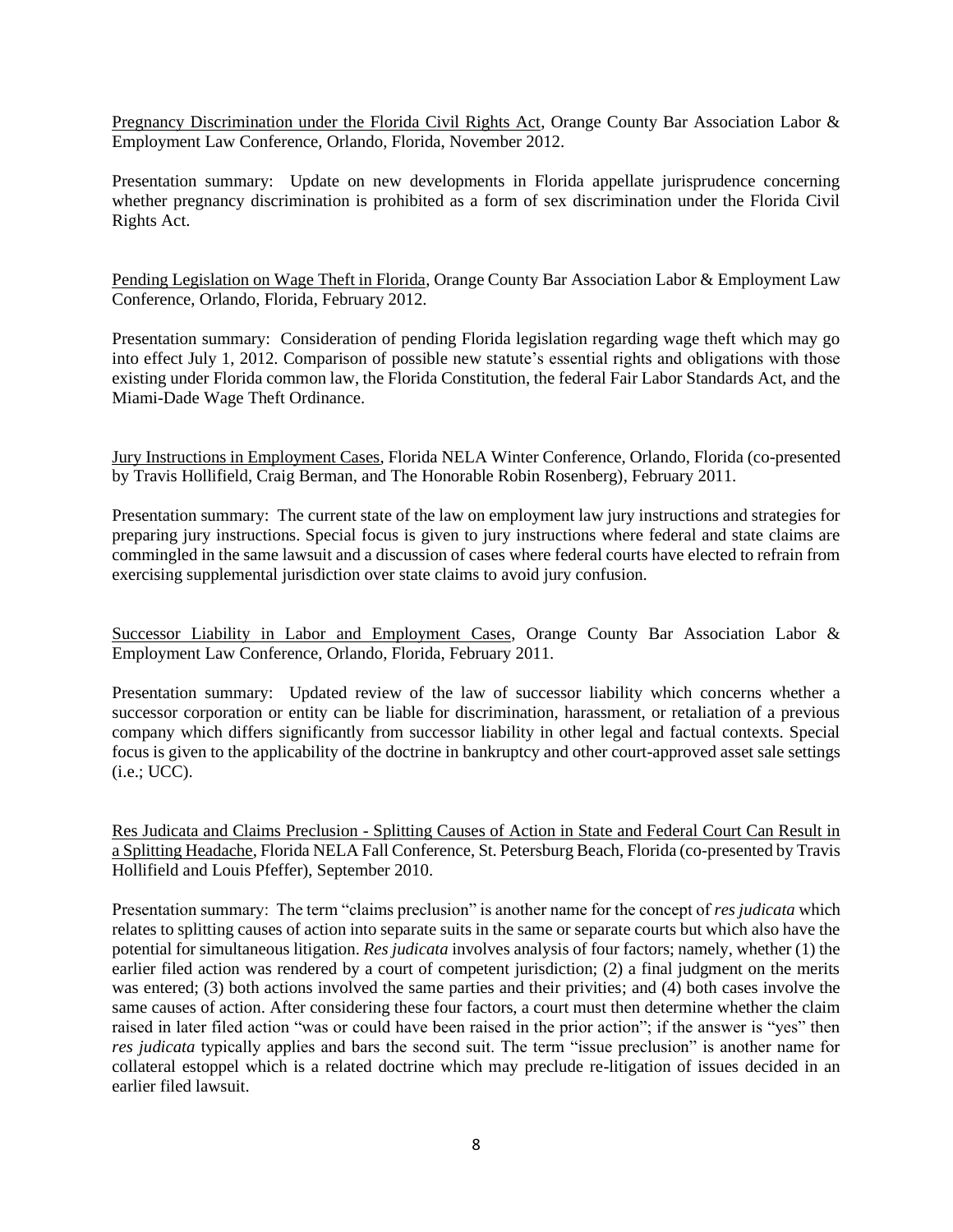Integrated Employer/Enterprise Doctrine in Labor & Employment Law, Orange County Bar Association Labor & Employment Law Conference, Orlando, Florida, February 2010.

Presentation summary: Integrated employer/enterprise doctrine arises from federal common law for Title VII/ADA/ADEA claims, regulatory law for FMLA claims, and statutory law for NLRA and FLSA claims. This doctrine comprises either a 3-factor (for FLSA) or 4-factor (for all other claims) analytical test to determine whether two or more business entities are sufficiently related to aggregate revenue (for FLSA and some NLRA/LMRA purposes) or employees (for all other claims) for purposes of establishing the minimum "employer" coverage requirements sufficient for a plaintiff to assert liability against her direct employer. While some courts have permitted plaintiffs to use the integrated employer doctrine in Title VIItype claims to establish "affiliate liability" (joint and several liability against all entities deemed integrated), the national trend has moved away from such application of the doctrine.

Appellate Advocacy – Gender and Age Discrimination and Retaliation Mock Appeal, Florida NELA Winter Conference, Orlando, Florida, February 2010.

Presentation summary: Florida NELA members Travis Hollifield of Winter Park and Rick Johnson of Tallahassee argued opposite sides of a fact pattern raising issues of gender and age discrimination and retaliation before a judicial panel including Eleventh Circuit Court of Appeals Senior Judge Peter Fay.

2009 Review of Supreme Court Employment Law Decisions, Federal Bar Association/Orange County Bar Association Joint Labor & Employment Law Conference, Orlando, Florida (co-presented by Travis Hollifield and Tracey Ellerson), November 2009.

Presentation summary: Review of most impactful U.S. Supreme Court labor & employment law cases from 2009 term including *Crawford v. Metropolitan Government of Nashville and Davidson County, Tennessee*, 129 S.Ct. 846 (2009) (clarifying meaning of opposition clause under Title VII); *AT&T Corporation v. Hulteen*, 129 S.Ct. 1962 (2009) (holding that pre-Pregnancy Discrimination Act ["PDA"] denials of employee benefits to pregnant workers do not necessarily amount to unlawful discrimination even where the negative impact of the denial did not accrue until after enactment of PDA unless plaintiff proves discriminatory intent or effect); and *14 Penn Plaza, LLC v. Pyett*, 129 S.Ct. 1456 (2009) (arbitration of employment-related dispute clauses in collective bargaining agreements negotiated by a union on behalf of its members are lawful if they are "freely negotiated" and the intent to arbitrate is "clear and unmistakable" at least in instances where individual employees -- and not the union -- control access to and presentation of claims in arbitration).

Integrated Employer/Enterprise Doctrine in Labor & Employment Law, Florida NELA Fall Conference, St. Petersburg, Florida, September 2009.

Presentation summary: Integrated employer/enterprise doctrine arises from federal common law for Title VII/ADA/ADEA claims, regulatory law for FMLA claims, and statutory law for NLRA and FLSA claims. This doctrine comprises either a 3-factor (for FLSA) or 4-factor (for all other claims) analytical test to determine whether two or more business entities are sufficiently related to aggregate revenue (for FLSA and some NLRA/LMRA purposes) or employees (for all other claims) for purposes of establishing the minimum "employer" coverage requirements sufficient for a plaintiff to assert liability against her direct employer. While some courts have permitted plaintiffs to use the integrated employer doctrine in Title VIItype claims to establish "affiliate liability" (joint and several liability against all entities deemed integrated), the national trend has moved away from such application of the doctrine.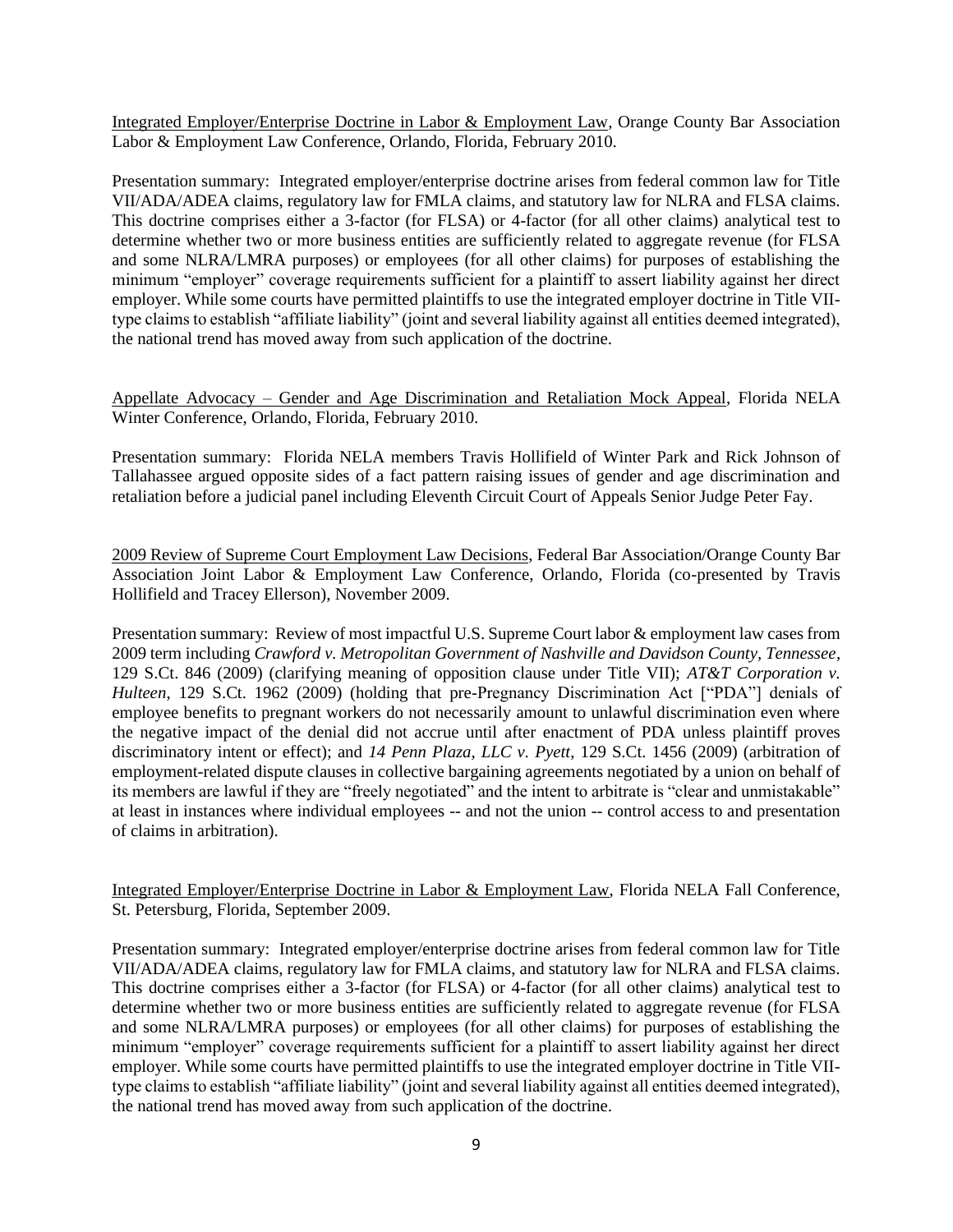Pregnancy Discrimination Claims in Florida After *Carsillo v. City of Lake Worth*, Florida NELA Winter Conference, Daytona Beach, Florida, January 2009.

Presentation summary: Florida's Fourth District Court of Appeals ("Fourth DCA") has ruled that pregnant working women in Florida who are discriminated against by their employers may sue for relief under the Florida Civil Rights Act ("FCRA"). In *Carsillo v. City of Lake Worth*, the Fourth DCA, in a case of first impression under the 1992 FCRA, followed the First DCA's 1991 *O'Loughlin v. Pinchback* decision (but not its reasoning) in holding that victims of pregnancy-related sex discrimination in Florida workplaces are not limited to seeking the lesser relief available in federal court but may instead seek a jury trial in state court for such claims.

Appellate Advocacy – Pregnancy Discrimination Mock Appeal, Florida NELA Fall Conference, St. Petersburg, Florida, September 2008.

Presentation summary: Florida NELA members Travis Hollifield of Winter Park and Dan Williams of Jacksonville argued opposite sides of the question regarding whether Florida law prohibits pregnancy discrimination as a form of sex discrimination before a mock judicial panel including veteran civil rights attorneys Rick Johnson of Tallahassee, Peter Helwig of Lakeland, and Kendra Presswood of Tampa.

Interplay Between FMLA & ADA, Florida NELA Winter Conference, Orlando, Florida, February 2008.

Presentation summary: This presentation compared and contrasted the protections and eligibility requirements for employees under the Americans with Disabilities Act ("ADA") and the Family & Medical Leave Act ("FMLA"). In early 2008, the FMLA was amended by the National Defense Authorization Act ("NDAA") which provides 26 weeks of FMLA leave during a single 12 month period for an eligible employee who is the spouse, son, daughter, parent, or next of kin of a covered servicemember to care for that servicemember's "serious injury or illness" which is an injury or illness incurred in the line of duty on active duty in the Armed Forces that may render the servicemember medically unfit to perform the duties of that member's office, grade, rank, or rating.

Successor Liability Update, Florida NELA Fall Conference, Orlando, Florida, October 2007.

Presentation summary: Recent significant changes in the law of successor liability which concerns whether a successor corporation or entity can be liable for discrimination, harassment, or retaliation of a previous company which differs significantly from successor liability in other legal and factual contexts.

Representing Plaintiffs in Pregnancy Discrimination Claims, Florida NELA Spring Conference, Hutchinson Island (Stuart), Florida, April 2007.

Presentation summary: Strategies for representing pregnant employees in federal and state court under Title VII or the Florida Civil Rights Act. In-depth discussion of 1991 *O'Loughlin v. Pinchback* decision upholding viability of pregnancy-related sex discrimination claim under state law.